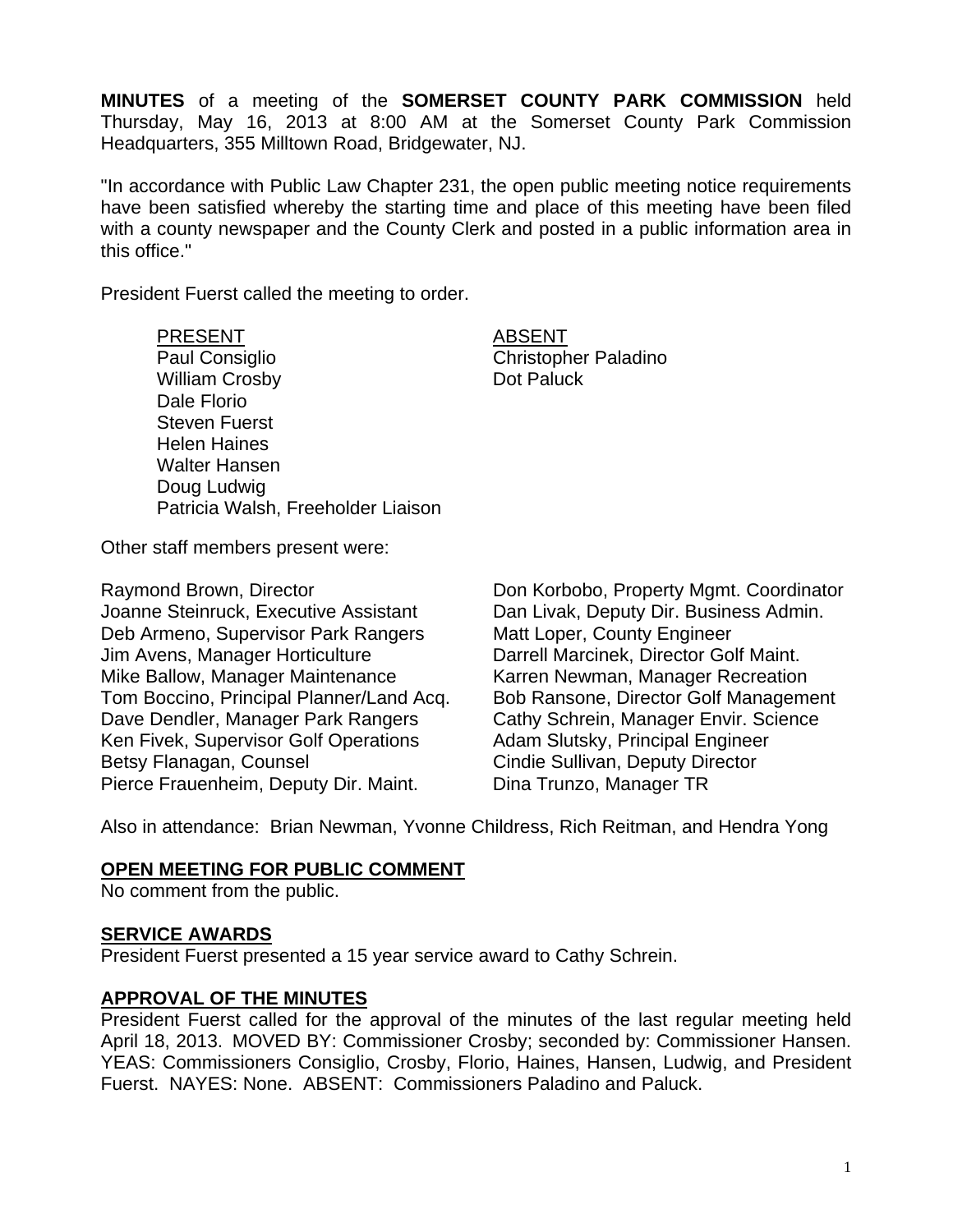### **APPROVAL OF BILLS FOR PAYMENT**

Counsel Betsy Flanagan responded to a question raised at the April Park Commission meeting concerning whether, due to conflict of interest concerns, Commissioners should abstain from voting on resolutions concerning bill payments to vendors with which they might have a business relationship. Betsy explained that bill payments generally are considered non-discretionary and ministerial in nature. Consequently, while Commissioners should remain vigilant and should err on the side of caution, votes on resolutions involving payment of claims generally would not raise conflict issues. President Fuerst reported that he felt comfortable with voting yes on the bill payment resolutions.

### **Resolution R13-045 - Payment of Claims**

Resolution authorizing payment of bills for \$2,153,699.20 comprising of check numbers 233283-233288, 233189-233282, 233449-233533, 233767-233854, and 234252-234332. MOVED BY: Commissioner Crosby; seconded by: Commissioner Ludwig. YEAS: Commissioners Consiglio, Crosby, Florio, Haines, Hansen, Ludwig, and President Fuerst. NAYES: None. ABSTAIN: None. ABSENT: Commissioners Paladino and Paluck.

#### **DIRECTOR'S REPORT**

Director Brown submitted a report for the month of April 2012.

### **PRESENTATION ON EAST COUNTY PARK**

Ray reported that the East County Park is in the northeast portion of the county and encompasses 150 acres which have been acquired through the county's Open Space Trust Fund. The property was purchased with Green Brook, North Plainfield, Watchung, and Warren residences in mind. Warren Township partnered with the Commission and built a football complex which is also used by the Watchung Hills Pop Warner; a third partner. The complex was constructed with county capital funding and local donations. Although the Pop Warner organization gets priority use of the facility, it is also open to the general public. Warren Township Recreation manages the permitting. The complex also includes a scoreboard, concession building, and weight room / storage barn. The park also includes a separate soccer complex on the west side of the park. Both the football and the soccer complexes have synthetic turf fields and lighting. Most of the former farm buildings on the property have been demolished with the exception of the Gaiser Barn. The Barn is being used as offices for the Recreation Maintenance Department and now provides a full-time on-site presence. Warren officials recently asked Freeholder Walsh about the Commission's plan for the balance of the property. The center portion of the park includes old farm roads and several ponds. The Commission prepared a master plan for the property several years ago and it suggests the remaining property be maintained as passive recreation. The thought process is to create picnic areas and walking trails, similar to Natirar Park. Tom Boccino and Adam Slutsky have been working on creating series Master Plan modifications that include the desired trails, and picnic groves. The concept calls for a series of phased improvements that eventually create a loop around the northern pond near the Gaiser Barn. The proposal would also include a new parking lot. Future loops will be considered through the more remote areas but currently the plan is to phase in the improvements as funding becomes available. Another meeting will be held within the next couple of weeks at which time funding will be discussed. Warren Township is reported to be prepared to assist with the funding. Freeholder Walsh commented that Warren Township is excited about the property and has confirmed their willingness to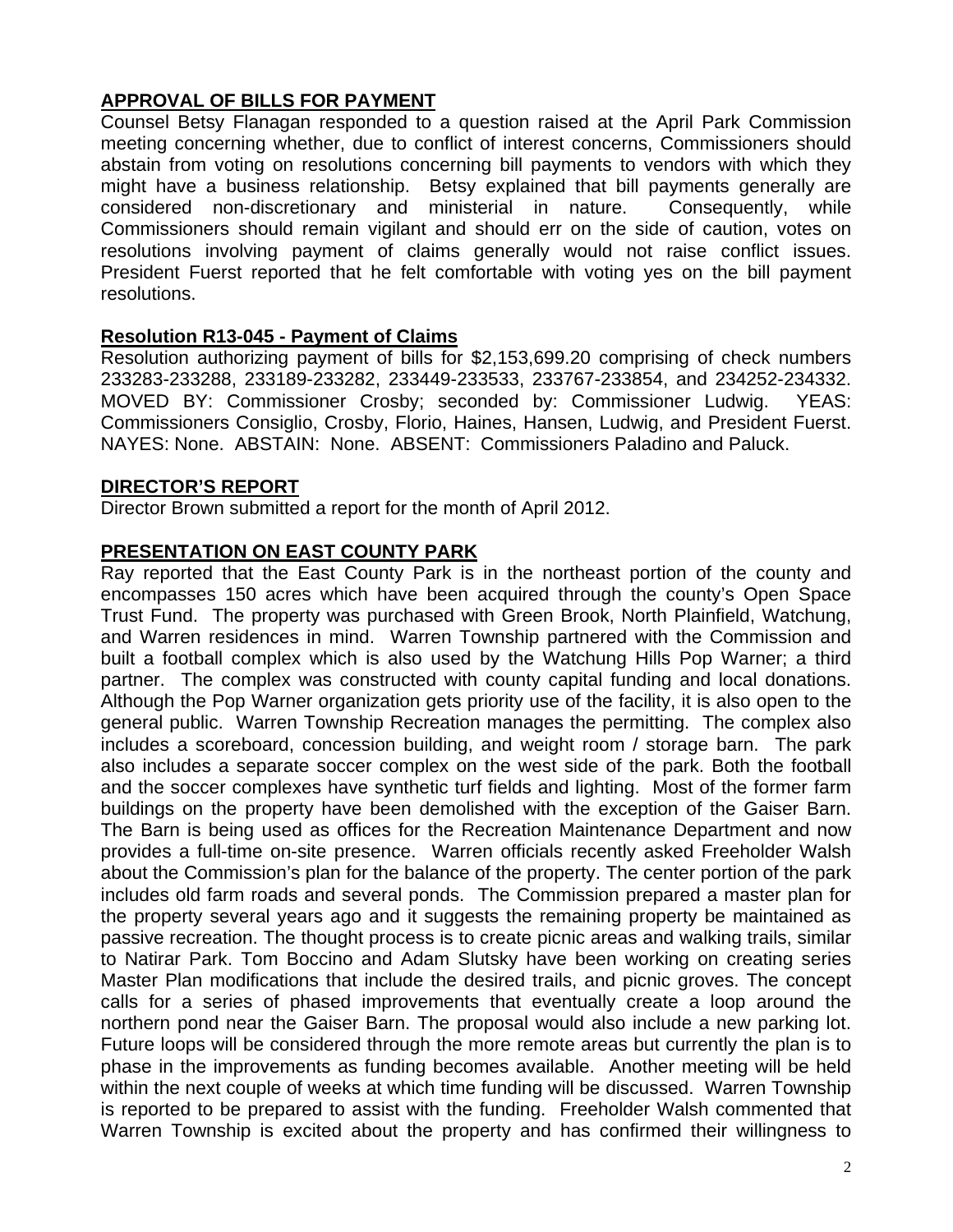assist with the funding. There is a need for new and/or expanded recreational facilities in the northern area of the county and these improvements are felt to be responsive to the demands of that area's growing population. President Fuerst asked about how the Commission has traditionally gone about funding its capital program. Ray indicated that the two major resources available to the Commission are capital appropriations from the Freeholder's annual capital budget and funds available through the county's Open Space Trust Fund. State funds are also available but Ray noted that they come with conditions and the amount of funding available is significantly less than it has been historically. Brian Newman commented that when the East County project is ready, the Commission should put the request in writing. Commissioner Florio asked about partnerships with other townships and is there a percentage share that is typically required. Ray reported that the funding is usually dependent on the size of the facility. Some facilities are smaller more easily fundable while others such as those in Montgomery and Hillsborough Townships are very larger and more complex. Ray said there is no standard number that is established and that usually these matters are the result of negotiation but he did indicate that staff has traditionally tried to come as close as possible to a 50/50 cost sharing arrangement.

# **COMMISSIONER CORRESPONDENCE**

- 1. Notice of Cancellation of Public Hearing from New Jersey Water Supply Authority regarding Raritan Valley Country Club's application for renewal of uninterruptible water supply from the Raritan basin system.
- 2. Letter from the law office representing the Rocci family regarding the removal of the No Trespassing sign and informing the Park Commission the Rocci family is installing additional plantings on their property.
- 3. Letter from the Printmaking Center stating they would like to extend the lease of the Reeves Cultural Center from October 2013 to October 2015.
- 4. Letter from a New Brunswick resident informing the Park Commission that he found the Rose Garden flagstone steps installed incorrectly.
- 5. Note of thanks from Walter Bijaczyk for the Resolution acknowledging his years of service.

## **CONSENT AGENDA**

#### **RESOLUTIONS**

It was requested by President Fuerst that Resolution R13-047 be voted on after the Closed Session is held.

The following resolutions were MOVED BY: Commissioner Consiglio; seconded by: Commissioner Crosby. YEAS: Commissioners Consiglio, Crosby, Florio, Haines, Hansen, Ludwig, and President Fuerst. NAYES: None. ABSENT: Commissioners Paladino and Paluck.

## **Resolution R13-046 – Sale of Surplus Equipment**

Resolution authorizes the sale of surplus equipment.

#### **Resolution R13-048 – Award of Contract for Furnishing of Irrigation Control System Support and Services to the Golf Division**

Resolution awards a contract to Storr Tractor Company. The cost is not to exceed \$8,760.00.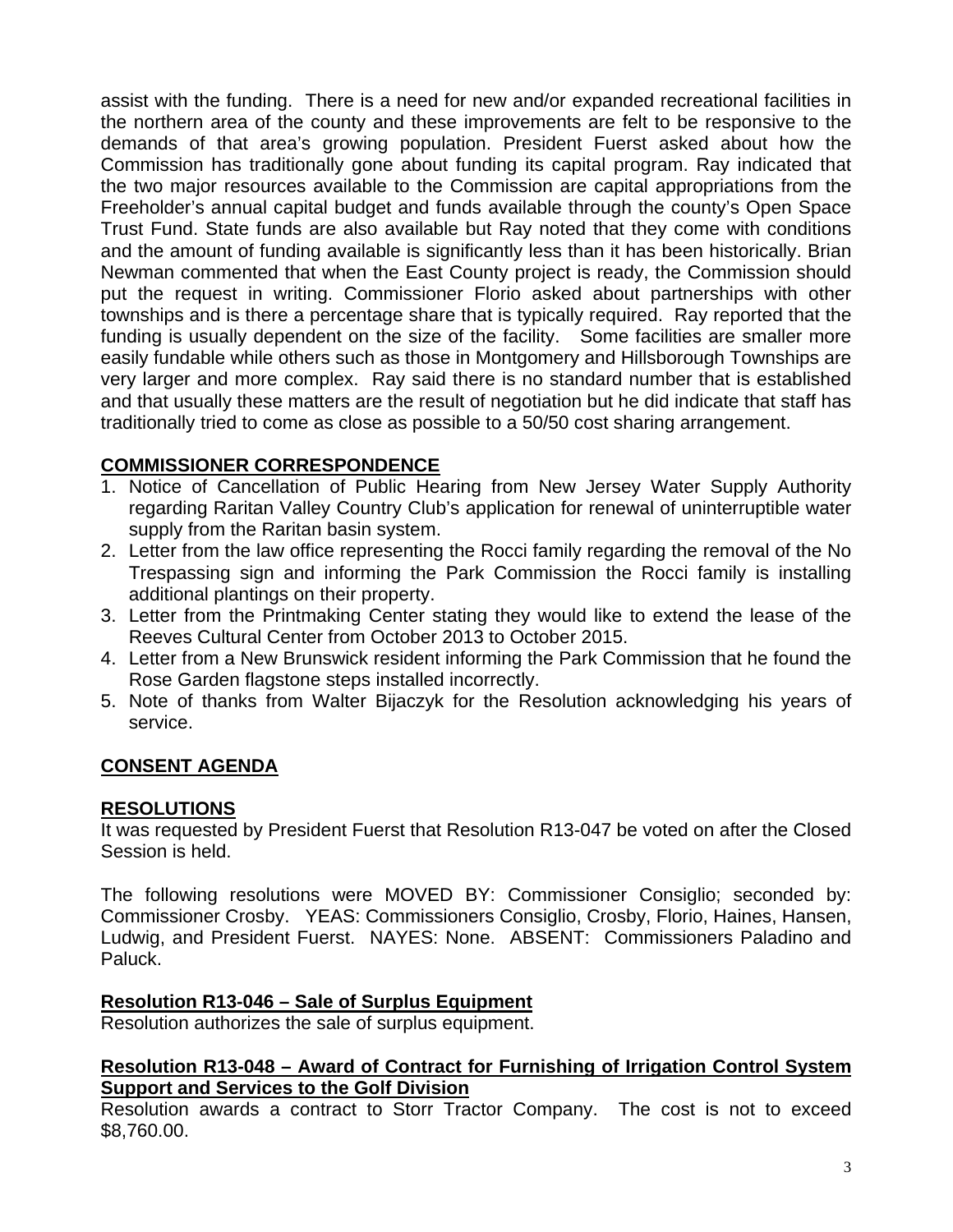#### **Resolution R13-049 – Award of Contract for Food and Beverage Concessions and Vending Services at Four (4) Golf Courses**

Resolution awards a contract to Henpat, LLC for the first year of a five-year contract.

#### **Resolution R13-051 – Award of Contract for Hunting License on Four (4) Parcels**

Resolution awards a contract to Olde Barn Gun Club for hunting on the Kanach North Parcel for \$7,521.00 per year, Double "O" Rod and Gun Club for the Chubb/Brady Parcel for \$5,275.00 per year, and Sourland Sportsman Club for the Carrier North Parcel for \$7,251.00 per year, and Carrier South Parcels for \$7,251.00 per year.

#### **COMMITTEE REPORTS**

#### **FINANCE/BUSINESS ADMINISTRATION**

Commissioner Florio, Chair of the Committee, submitted a report for the month of April 2013.

Dale reported that revenue for 2012 is 16 percent more and golf is 27 percent more as compared to the same time period in 2011. Spending has increased and all other areas of the budget are on target.

Dan Livak, Deputy Director/Business Administrator reported that claims have been submitted to the Joint Insurance Fund and FEMA for Super Storm Sandy and we are awaiting reimbursement.

#### **HUMAN RESOURCES**

Commissioner Consiglio, Chair of the Committee, submitted a report for the month of April 2013.

#### **LEISURE SERVICES**

Commissioner Ludwig, Chair of the Committee, submitted a report for the month of April 2013.

Cindie Sullivan, Deputy Director reported that the Garden State Wine Growers Association Festival will be held on May 25 and 26 at Natirar. Cindie has been working with the committee created by Freeholder Director Palmer for the celebration of the 325 anniversary of Somerset County. As part of the celebration, on June 2, a wind symphony will be performing. The library has asked for old pictures and oral history to create a public collection of life in Somerset County. The book on the 50 years of the Park Commission is completed. The final proof was done May 15 and the printer has been selected and paid for by the Park Foundation. The annual Volunteer Dinner will be held on June 26 at Neshanic Valley Golf Course and the Park Foundation is holding a fundraiser on June 13 at Raritan Valley Country Club hosted by John Kitchen, entitled A Tasting for the Somerset County Park Foundation which will be an evening of fine scotches, wine, and cigars. There will also be a non-smoking area and other drinks for those that do not care for scotch.

Cindie reported for Marge Margentino that the Stable hosted several events in April including the Private Horse Hunter Pace, Family Fun Day, and the Academy of St. Elizabeth's end of the school year horse show.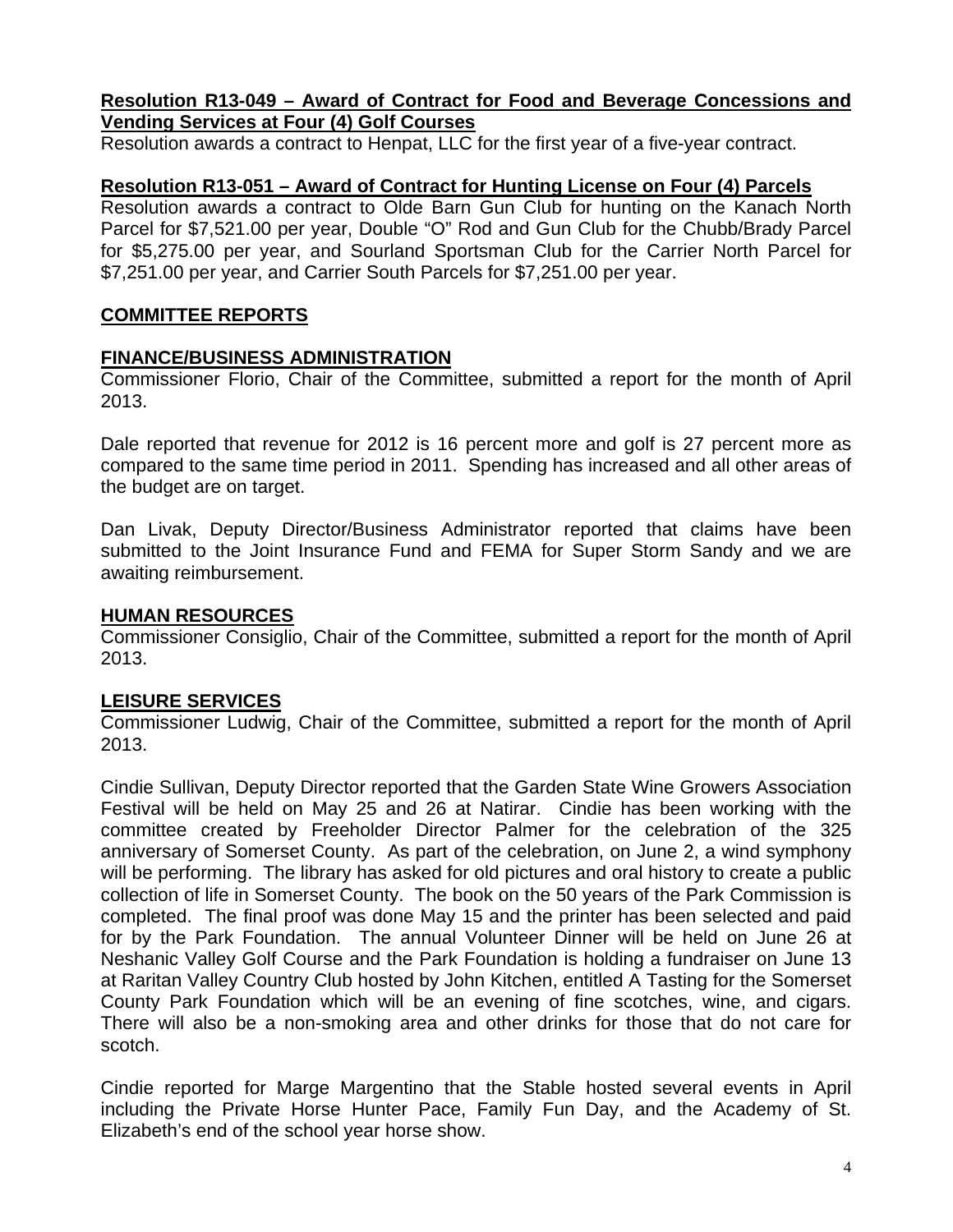Dina Trunzo, Manager Therapeutic Recreation reported that staff is preparing for Camp Okee Sunokee and this past month spent time preparing for the Pro/Celebrity Golf Outing which is completed. Evaluations/assessments on new campers are done and Dina will now meet with the teachers. Disability Awareness and Inclusion training will be given to the Naturalists later in May. Dina has been working with a few individuals from Bridgewater who are participating on the town soccer program.

Cathy Schrein, Manager, Environmental Science reported that P.R.O.J.E.C.T. Earth was held on April 28 with a scavenger hunt in which 450 people participated. The Challenges of Climate Change, a panel discussion, was presented on Monday in partnership with Montclair State University and the Great Swamp Watershed Association; 45 people attended. Summer camp programs are filling up.

Karren Newman, Manager Recreation reported that the capital project of the new dock at Colonial Park is completed. The ADA requirement to the Warrenbrook pool is completed and the pool will be painted within the week. Franklin Township Department Arts Council will be hosting a "Frame the Garden" event, along with a celebration of the  $150<sup>th</sup>$ Anniversary of the Emancipation Proclamation on June 1<sup>st</sup> in Colonial Park from 11 a.m. to 4 p.m. Karren is working with Operation Shoe Box on the Bocce Tournaments. They will begin on June 22 at 10 a.m. There are 12 teams currently playing. Tennis lesson are full and registration for swimming lessons continues.

### **GOLF MANAGEMENT**

Darrell Marcinek, Director Golf Maintenance reported that preparation was completed for the Pro/Celebrity Golf Outing held at Neshanic Valley and Darrell complimented staff for doing a good job on all of the golf courses. New Jersey Water Supply representatives are currently at Spooky Brook checking on the last three outstanding items for River Friendly certification and a dedication ceremony is expected sometime next month.

Bob Ransone, Deputy Director Golf Management reported April has beat the five year average in golf rounds. The food and beverage vendor at Neshanic Valley is Merri-Makers and the contract has been signed and will be in effect on January 1, 2014 for five years. In the fall, the USGA Future Sites Committee will review the Park Commission's request to host an event. Golf Week magazine has listed the top 50 municipal golf courses in the US and Neshanic Valley was in the top 30. On May 19 Neshanic Valley will host a demo day which is the second demo day this year.

President Fuerst thanked Dina Trunzo, Darrell Marcinek, and Bob Ransone for the job well done for the Pro/Celebrity Golf Outing.

#### **INFORMATION MANAGEMENT**

Commissioner Hansen, Chair of the Committee, submitted a report for the month of April 2013.

Walt reported that the web filter on the Park Commission's internet is a work in progress. Managers should use common sense on access. Commissioner Florio asked if the activity on the internet is monitored to keep the improper use of the internet out of the work place. Ray Brown indicated that staff is very much aware of the fact that their access to the internet and their daily use of their computers is being monitored. Ray also reaffirmed that there is an on-going initiative by a subcommittee he appointed to re-examine the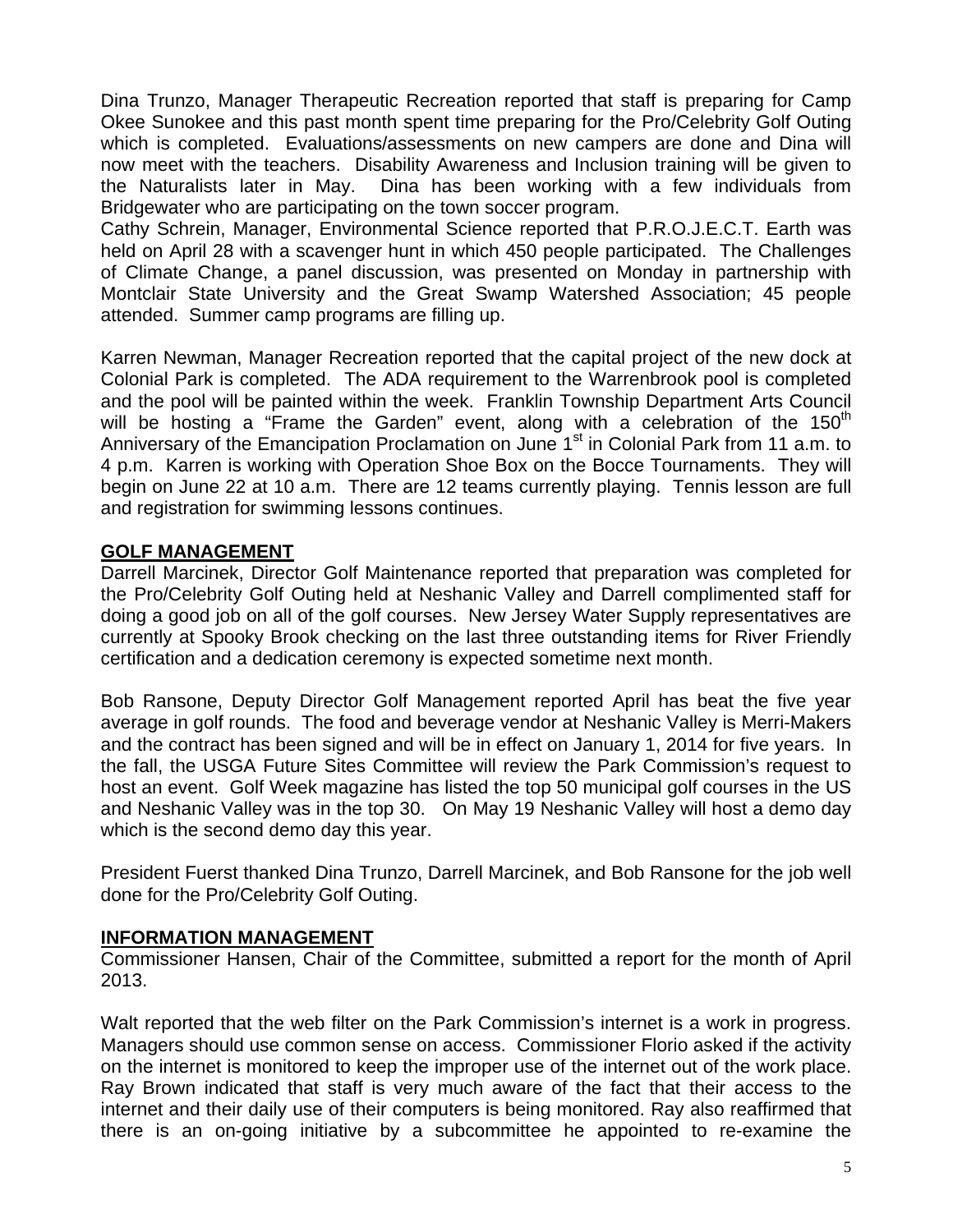commission's social media policy. Ray reported that this is, in fact, a work in progress and that he was looking forward to the staff recommendations. The proposed policy amendments will be reviewed and considered when they are available. Dale mentioned that there might be a way to remind employees that the internet use is being watched.

### **VISITOR SERVICES**

Commission Crosby, Chair of the Committee, submitted a report for the month of April 2013.

Dave Dendler, Manager Park Rangers introduced Deb Armeno, Supervisor of Park Rangers. Adopt-A-Boulder was held on April 21 and 22 with 20 volunteers and six climbers. Four states were represented in climbers. Dave is considering in 2014 having the climbing competition in April and the trail clean up in October. REI and Eastern Mountain Sports were sponsors for the Adopt-A-Boulder. The Park Rangers are busy at this time of the year with health-safety-green-and eco-fairs. National Trails Day will be held on June 1 at Washington Valley Park from 9:00 a.m. to 2:00 p.m.

### **PROPERTY MANAGEMENT**

Commissioner Crosby, Chair of the Committee, submitted a report for the month of April 2013.

Don Korbobo, Property Management Coordinator reported that the resolution adopted is for hunting licenses; two on previous parcels and two on new parcels on the Carrier Clinic property. The combined farming and hunting licenses on the Carrier Parcel will generate annual revenue of \$18,003.00. The total revenue from all hunting and farming licenses for 2013 will be \$176,576.00 which is a 13 percent increase as compared to 2012.

#### **PLANNING AND LAND ACQUISITION**

Commissioner Haines, Chair of the Committee, submitted a report for the month of April 2013.

Tom Boccino, Parks Section Principal Planner, Land Acquisition reported that the County had its first property closing of the year containing 35 acres in the Sourland Preserve in Hillsborough. The parcel is critical in connecting two large preserved parcels. The County is in receipt of a \$95,000.00 grant from NJDEP through the Natural Resource Damage Settlement fund which will be applied to the 3M property. Staff is working with NJDEP to secure an additional \$220,000.00 for the Carrier preservation.

#### **CAPITAL FACILIITES – CONSTRUCTION and ENGINEERING**

Adam Slutsky, Principal Engineer, reported that the Howe Field is 99 percent completed. The sprinkler system is working and there are a few punch list items to be completed. The Colonial Park pond dredging and dam repair is almost done. Mettlers Pond will be completed by the end of May and the Duck Pond will be completed a few weeks afterwards. NJDEP will restock the ponds at no cost.

Ray Brown commented that the Howe fields will be in high demand and the progress has been great and thanked everyone involved.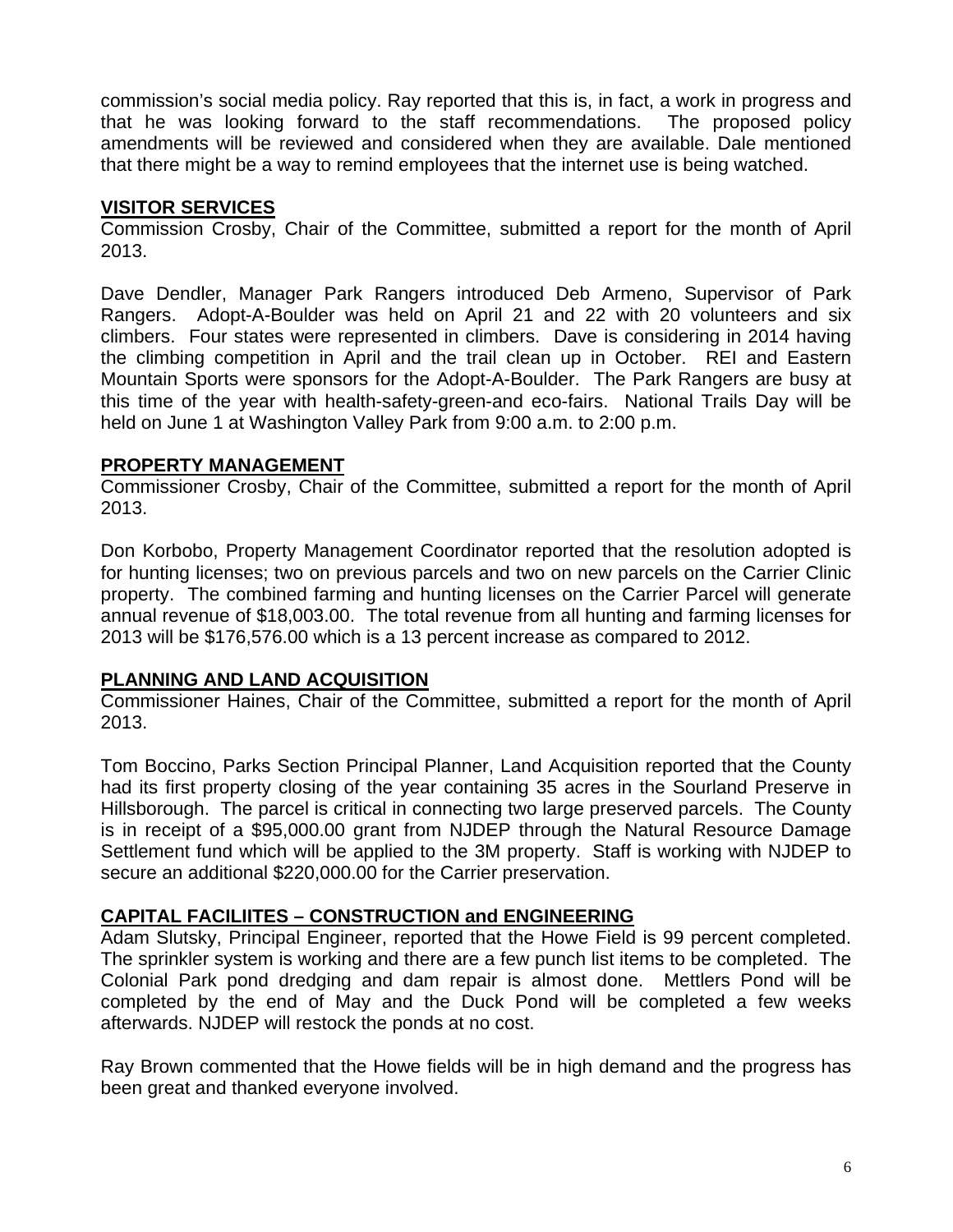## **PARK MAINTENANCE & HORTICULTURE**

Commissioner Consiglio, Chair of the Committee, submitted a report for the month of April 2013.

Jim Avens, Manager, Horticulture reported that the Plant Sale was very successful and grossed over \$23,000.00. Plants were on sale ten days after the weekend and volunteers from the Rock Society, which were the co-sponsors of the event assisted with the sale. The extended hours on Wednesdays is going well. Buck Garden is remaining open until 8:00 p.m. on Wednesdays until the end of August and last week there were 14 people that took advantage of the extended hours. Colonial Park Rose Day will be held on June 8 from 10:00 a.m. to 3:00 p.m. with four speakers and garden tours. This is the 39<sup>th</sup> Rose Day.

Mike Ballow, Supervisor Park Maintenance reported that the seeding of the lawn at the Howe Complex is completed and staff is preparing for the Wine Festival at Natirar. Torpey Athletic Complex will be hosting a girls' softball championship, and the removal of cement and pipes at Skillman Park is completed and topsoil has been added in those areas and seeded.

Pierce Frauenheim, Deputy Director Park Maintenance reported that staff at Skillman Park has an infrastructure underground and have been busy pulling out discarded concrete, piping, and wires. Counsel Flanagan has been working with Pierce on a dispute with a neighbor to the Torpey Athletic Complex.

## **AUDIT COMMITTEE**

No report this month.

## **FREEHOLDER'S REPORT**

Freeholder Walsh reported that she was at the Tour De Franklin race and brought Park Commission information with her. Participating in the race were residents of Essex and Warren Counties who commented that Somerset County has the best park system in the state. Freeholder Walsh thanked everyone for making the Somerset County Park System what it is. Somerset County is also creating a Healthier Somerset County Coalition and asked that a member of the Park Commission staff be represented on that committee.

## **OLD BUSINESS**

Ray Brown reported that Saturday of Memorial Day Weekend the Hills of Somerset Frank Torpey Bike Race will be held. The race is 80 miles and is becoming very popular. May 6 was the 23rd Annual Pro/Celebrity Golf Outing with 48 fivesomes. A video of testimonials on the event was made. This year was the most successful outing to date and the Park Foundation grossed more than \$100,000.00. Ray thanked all the staff for their help during the event and those that participated.

## **NEW BUSINESS**

President Fuerst reported that he will be creating a new committee to review future revenue generating possibilities for the purpose of trying to become less dependent upon the success of the Commission's golf program and to examine new weather insulated options.